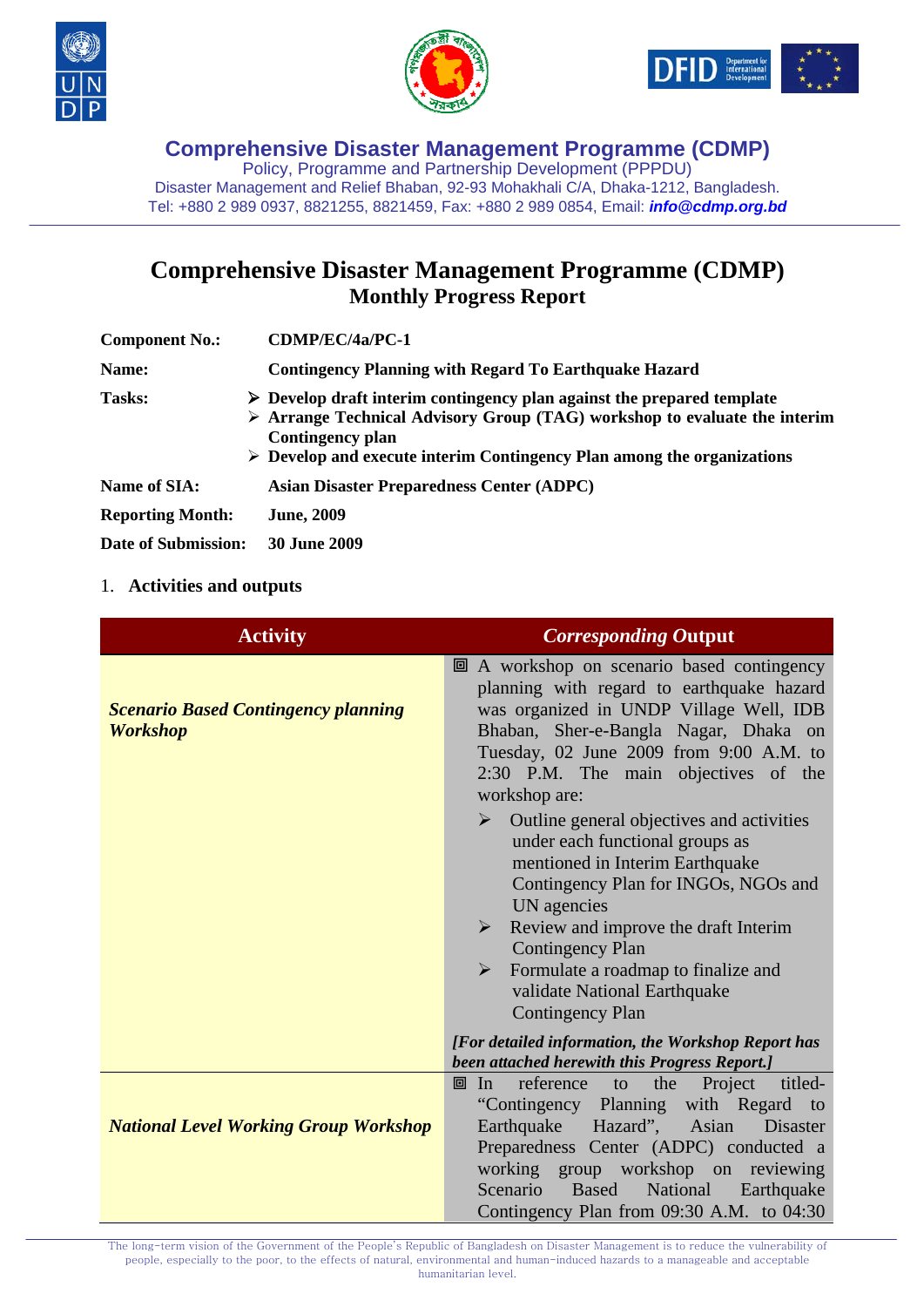





Policy, Programme and Partnership Development (PPPDU) Disaster Management and Relief Bhaban, 92-93 Mohakhali C/A, Dhaka-1212, Bangladesh. Tel: +880 2 989 0937, 8821255, 8821459, Fax: +880 2 989 0854, Email: *info@cdmp.org.bd*

|                                                                                                                   | P.M. on 09 June 2009 in Hotel Abakash,<br>Mohakhali, Dhaka. The main aim of this<br>Working Group Workshop was to organize an<br>interactive<br>discussion forum<br>among<br>all<br>relevant agencies involved in any of the steps<br>of Earthquake Risk Management Process<br>including preparedness, mitigation, operations<br>response, recovery etc. The objective of the<br>meeting as follows:<br>$\triangleright$ Outline general objectives and activities<br>under each functional<br>groups<br>as<br>mentioned<br>in<br>Interim<br>Earthquake<br><b>Contingency Plan</b>                                                                                                                                                                                                                                 |
|-------------------------------------------------------------------------------------------------------------------|--------------------------------------------------------------------------------------------------------------------------------------------------------------------------------------------------------------------------------------------------------------------------------------------------------------------------------------------------------------------------------------------------------------------------------------------------------------------------------------------------------------------------------------------------------------------------------------------------------------------------------------------------------------------------------------------------------------------------------------------------------------------------------------------------------------------|
|                                                                                                                   | $\triangleright$ Review and improve the draft Interim<br><b>Contingency Plan</b><br>$\triangleright$ Formulate a roadmap to finalize and<br>validate National Earthquake Contingency<br>Plan                                                                                                                                                                                                                                                                                                                                                                                                                                                                                                                                                                                                                       |
|                                                                                                                   | [For detailed information, the Workshop Report has<br>been attached herewith this Progress Report.]                                                                                                                                                                                                                                                                                                                                                                                                                                                                                                                                                                                                                                                                                                                |
| <b>Contingency Planning Activities with</b><br><b>Telecommunication Service Providers in</b><br><b>Bangladesh</b> | 回 A series of successful Consultative meeting from<br>8 June to 10 June 2009 have been conducted with<br>concerned professionals of Bangladesh<br>the<br>Telecommunication<br>Regulatory<br>Commission<br>Telecommunication<br>$(BTRC)$ ,<br>Bangladesh<br>Company Limited (BTCL), Grameen Phone,<br>Citycell, Teletalk, Warid, BRAC University and<br>Comprehensive Disaster Management Programme<br>(CDMP). The main objective of the meeting is to<br>identify emergency telecommunication needs<br>during Earthquake events and formulate<br><sub>a</sub><br>Guideline<br>for<br>providing<br>emergency<br>telecommunication services to be integrated in the<br>National Earthquake Contingency Plan that would<br>address the need for setting up emergency<br>telecommunications system as and when needed. |
| <b>Spatial data collection and database</b><br>development                                                        | □ A comprehensive database development on<br>Emergency Operations Cluster 1– Overall<br>Command and Coordination, Emergency<br>Operations Cluster 2 – Search, Rescue and<br>Evacuation, Health Cluster, Relief Services (Food,<br>Nutrition and other Relief) Cluster, Shelter<br>(Including Camp Management) Cluster, Water<br>Supply, Sanitation and Hygiene Cluster,<br>Restoration of Urban Services Cluster, Transport<br>(Road, Rail, Air, Sea) Cluster, Security and<br>Welfare Cluster as Baseline Data has been                                                                                                                                                                                                                                                                                           |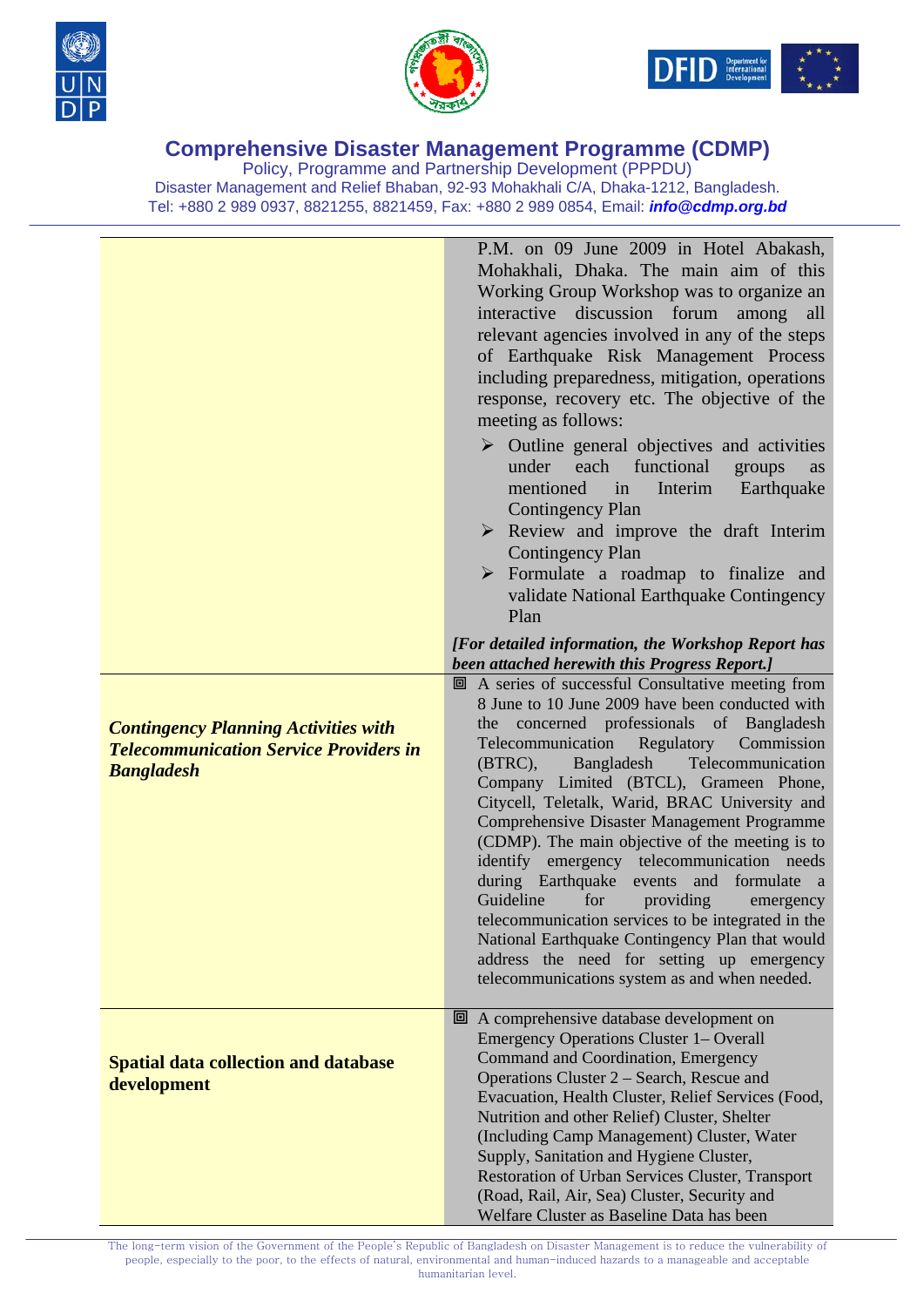





Policy, Programme and Partnership Development (PPPDU) Disaster Management and Relief Bhaban, 92-93 Mohakhali C/A, Dhaka-1212, Bangladesh. Tel: +880 2 989 0937, 8821255, 8821459, Fax: +880 2 989 0854, Email: *info@cdmp.org.bd*

|                                                   | completed.                                              |
|---------------------------------------------------|---------------------------------------------------------|
|                                                   | The deliverable titled- "Preparation of Final<br>回      |
|                                                   | Contingency Plan" has been submitted on 15 June         |
| <b>Submission of Deliverable 6</b>                | 2009, which provides details on the activities that     |
|                                                   | have been undertaken and methodologies that             |
|                                                   | have been followed to turn interim Contingency          |
|                                                   | Plans into final versions (using maps for selected      |
|                                                   | urban areas that highlight earthquake-vulnerable        |
|                                                   | school/hospital/emergency response and control          |
|                                                   | buildings etc. under Activity II of SoW for RFP I:      |
|                                                   | Contingency planning with regard to earthquake          |
|                                                   | hazard. Along with this Deliverable, the following      |
|                                                   | plans and documents have been submitted as well.        |
|                                                   | $\triangleright$ National Earthquake Contingency Plan   |
|                                                   | City level Contingency Plan for Dhaka,<br>➤             |
|                                                   | Chittagong and Sylhet                                   |
|                                                   | $\triangleright$ Agency level Contingency Plan for AFD, |
|                                                   | DGHS, DMB, DRR, FSCD, BPDC,                             |
|                                                   | DWASA, TGDCL and three city                             |
|                                                   | corporations                                            |
|                                                   | $\triangleright$ Guideline for Contingency Plan         |
|                                                   | preparation for utility and Lifeline                    |
|                                                   | agencies                                                |
| <b>Activities for Monitoring &amp; Evaluation</b> | The Work Plan has been revised on the basis of          |
|                                                   | activity schedule                                       |

#### 2. **Deviation from plan**

No appreciable deviations have been made from the work plan of the month.

#### 3. **Activities to be undertaken during next month**

Validation exercises and advocacy for implementation of final contingency plan would be conducted in July 2009. Under this initiative, workshops and seminars, poster sessions etc. can be organized throughout the month.

#### 4. **Challenges encountered**

| <b>Nature of challenge</b>       | <b>How challenge met</b>                                                                                                                                                                                            |
|----------------------------------|---------------------------------------------------------------------------------------------------------------------------------------------------------------------------------------------------------------------|
| <b>Compact activity schedule</b> | This month, ADPC organized two workshops, which<br>made some difficulties during the coordination with<br>the respective agencies for the participation and<br>successful completion of the meeting. Especially for |

The long-term vision of the Government of the People's Republic of Bangladesh on Disaster Management is to reduce the vulnerability of people, especially to the poor, to the effects of natural, environmental and human-induced hazards to a manageable and acceptable humanitarian level.